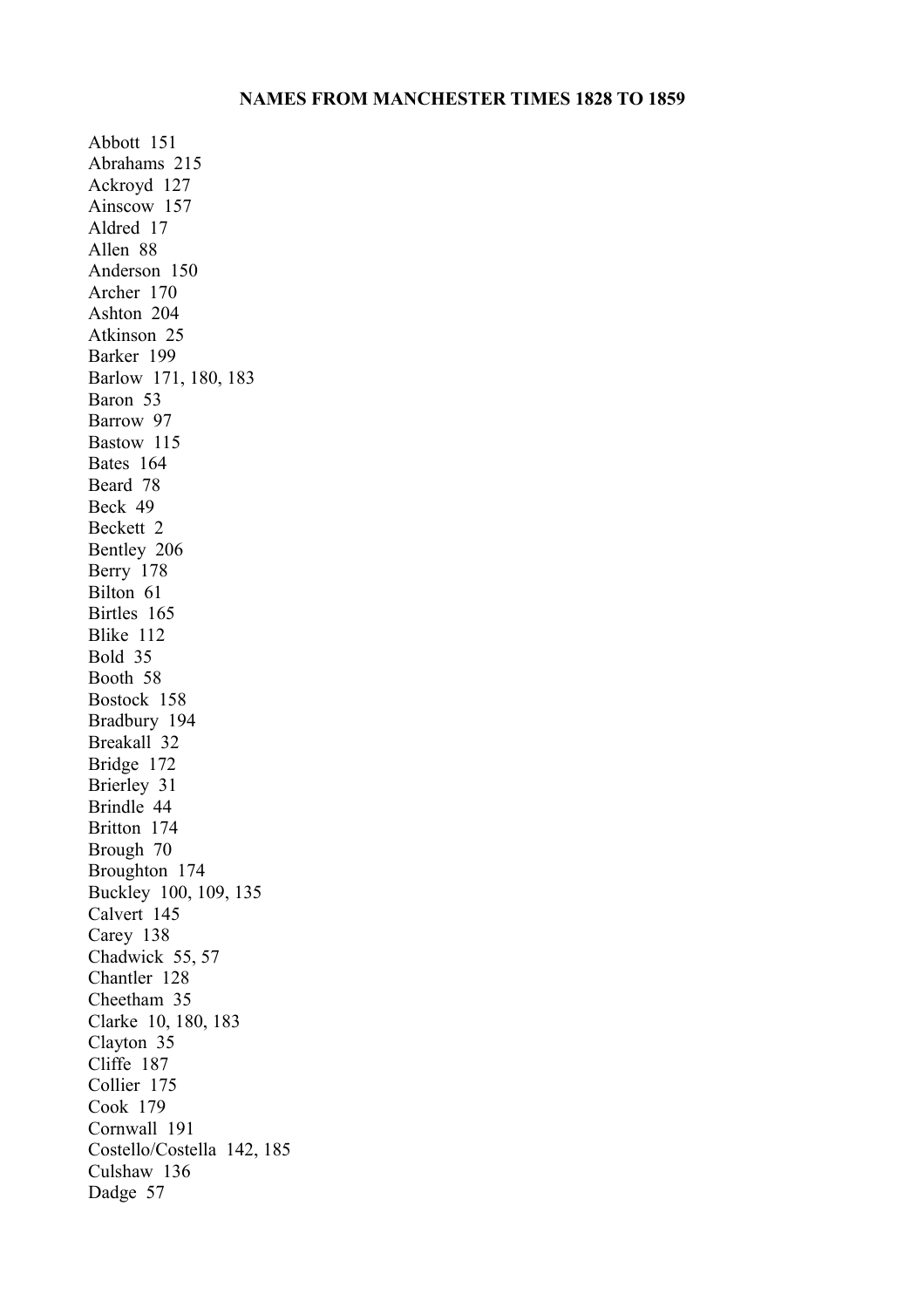Darlington 21, 27 Davies 27 Dawson 110 Derbyshire 176 Ditchfield 55 Donkin 160 Draper 92 Dunbobbin 66 Entwistle 155 Fairclough 79 Foster/Forster 47, 175 Gallagher 169 Garforth 106 Gaunt 74 Gillman 4 Glover 1 Gore 94 Gould 206 Graves 55 Green 7 Greenhalgh 107 Greenwood 57, 154 Hackett 1 Haddock 192 Hall 195 Hallburt 205 Halstead 45 Hamer 193 Hammond 108 Hanson 35 Hargreaves 24, 152 Harrison 32, 68 Haslam 8 Hatfield 99 Havard 113 Heape 68 Heath 95, 205 Heaton 177 Heeds 7, 96 Hewitt 11, 82 Hicklin 144 Higham 37 Hindley 163 Hodgson 51 Hodson 51 Hogden see Ogden Holden 131, 164 Holland 206 Holmes 62 Holt 211 Howarth 35 Hunt 101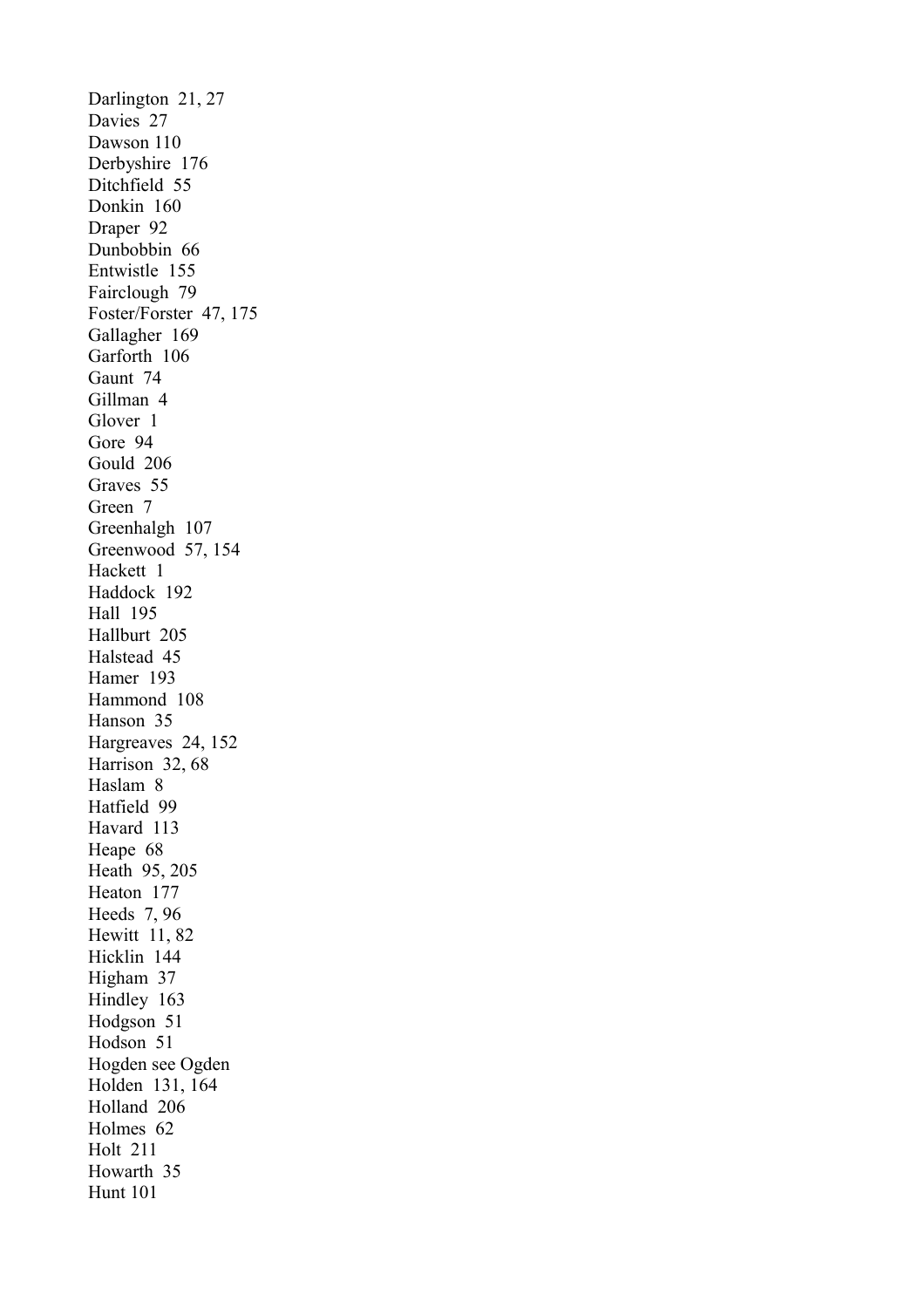Isherwood 106, 107 Jackson 42, 64 Jepson 121, 174, 177 Johnson 16, 133, 202 Jones 163, 169, 173 Jordan 12 Kay 25, 120 Kent 26 Kershaw 32 Kirk 142 Kitchen 65 Knowles 179 Lamb 54, 55, 130 Lawrence 175 Leech 180 Lee(s) 71, 167 Leigh 1, 30 Leverett 181, 182 Leyland 116 Lukes 106 Lund 73 Lunn 50 Malin 196, 197 Marshall 212 Martin 68 Mason 31 Massey 168 Maude 48 Meadowcroft 49 Mellor 6 Millington 125 Milne 98 Montgomery 26 Moores 14 Morris 83 Mortimer 60 Moss 160 Naylor 38 Newcombe 77 Oates 143 Ogden 58, 139, 205 Oldfield 33 Oldknow 146 Owen 84, 172 Parkinson 67 Peacock 165 Pearson 20 Pedder 161, 162 Percival 125 Petty 19 Pixon 80 Plummer 19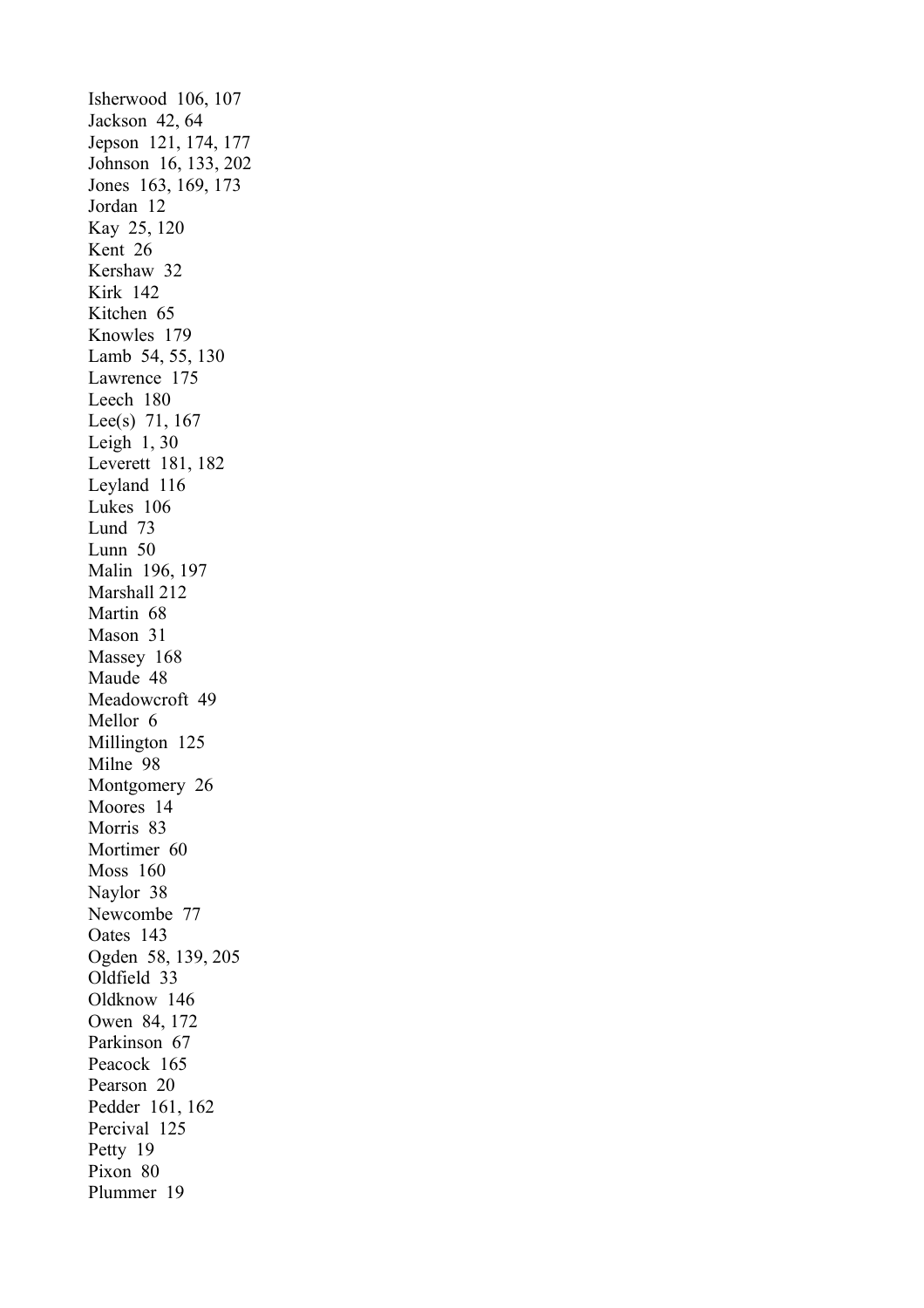Plumpton 36 Pollitt 153 Ratcliffe 70 Read 41 Reddie 69 Rhodes 63 Roach 28 Roberts 170 Robinson 75, 93, 190 Rodriguez 173 Rolls 49 Rotherham 197 Rothwell 128 Rushton 25 Russell 26, 157 Ryle 15 Sanderson 207 Sankey 90 Sawley 123 Schofield 137 Scotton 105 Shallcross 126 Sharp(e) 115, 160 Shaw 31, 81, 91, 97, 210 Shuttleworth 202 Siddall/Syddal 86, 102 Slater 111, 200 Smallwood 188 Smith 20, 22, 156, 209 Snape 52 Speed 50, 184 Spencer/Spenser 141, 172, 203 Swindells 189 Sykes 118 Tasker 214 Taylor 17, 35, 116, 159 Teal 177 Thompson 19 Thorley 56 Tolley 47 Tomlinson 180, 183 Wadsworth 166 Walker 122, 129, 132 Walmesley 214 Waltham 31 Walton 51 Wardle 23 Waters 134 Webster 87, 204 Wedge 26 West 50, 85 White 217